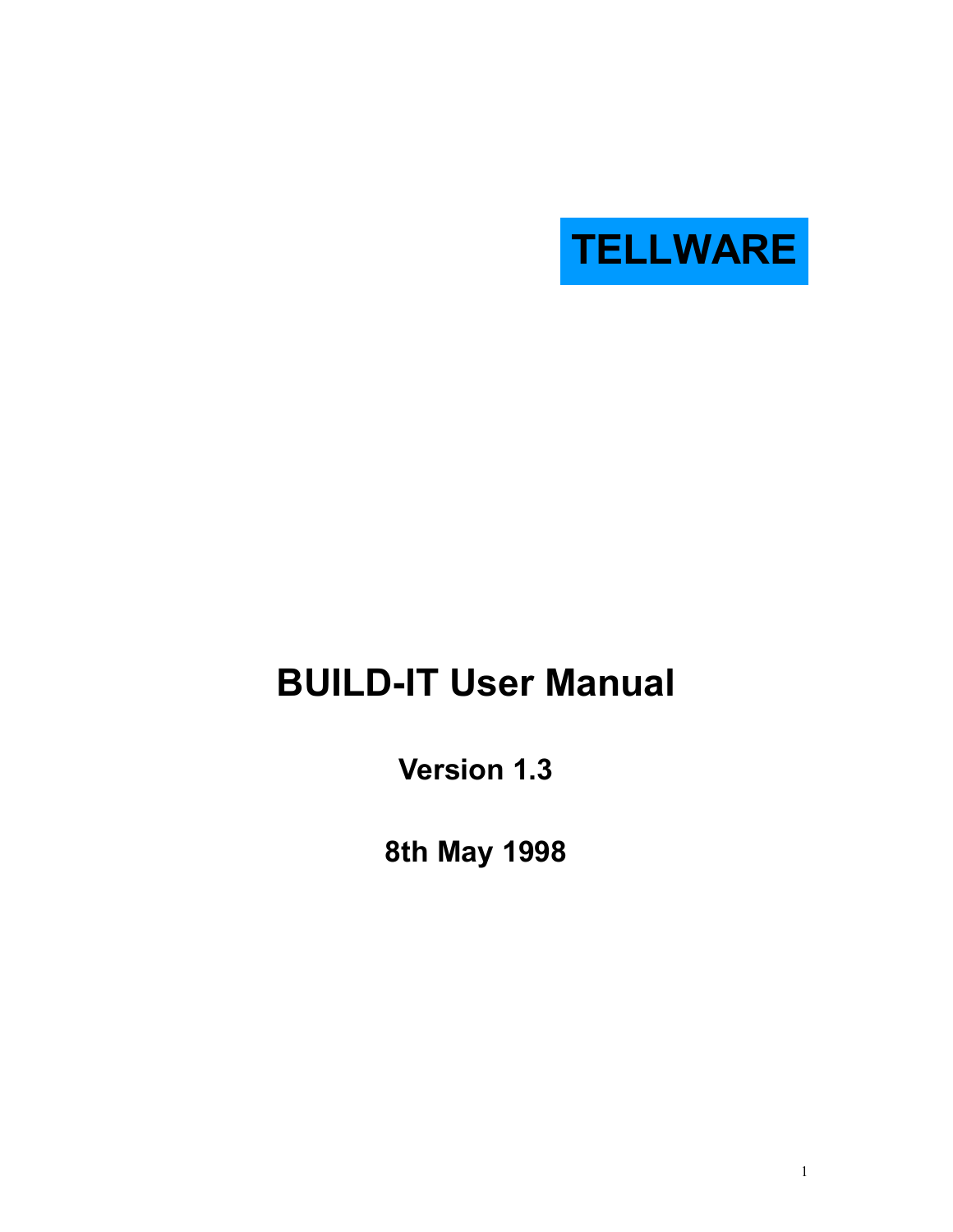## **TABLE OF CONTENTS**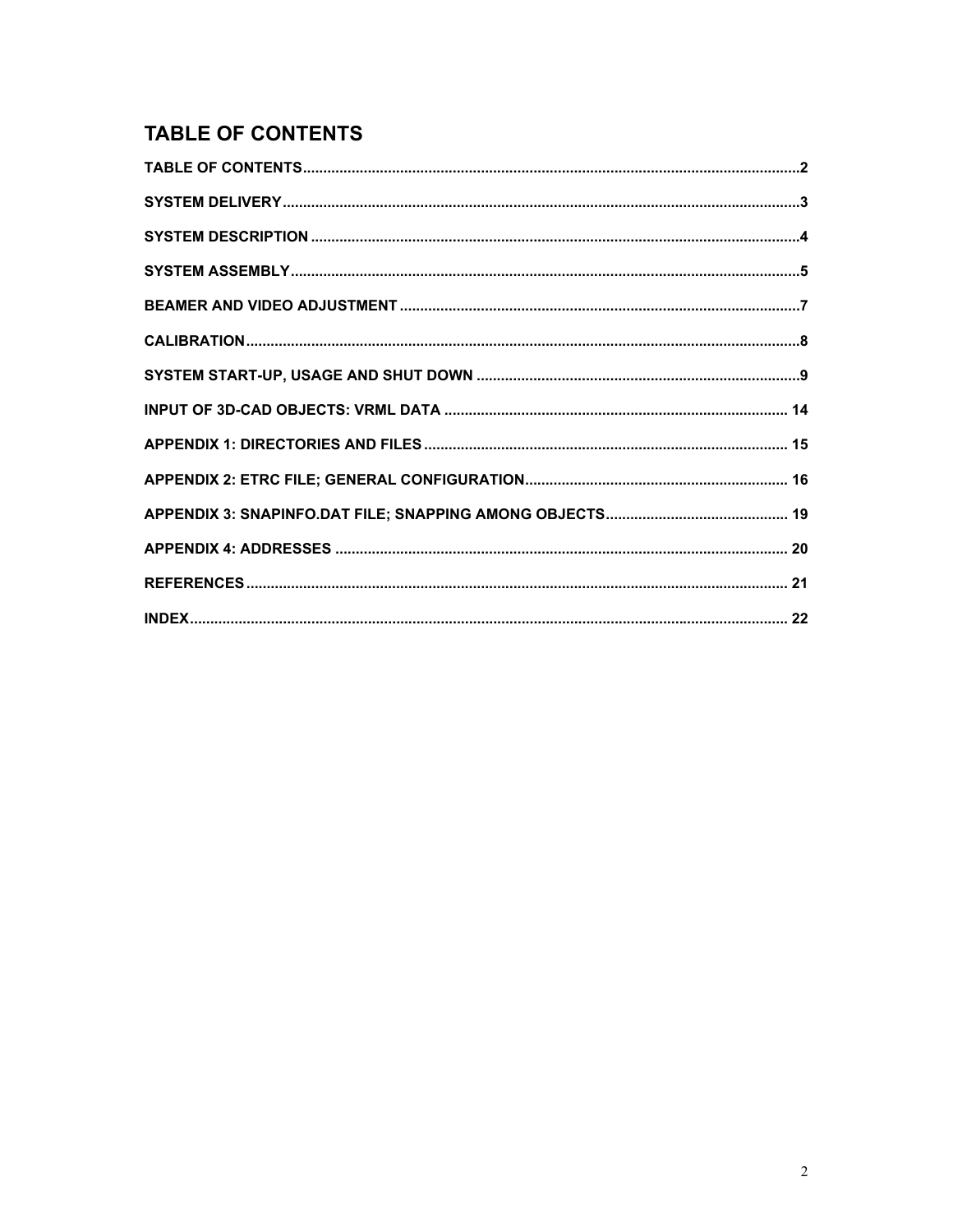### **SYSTEM DELIVERY**



**Figure 1:** The BUILD-IT system is delivered with the parts shown here and listed in Table 1.





**Figure 2:** Detailed view of camera, lamp, beamers with remote control and adjustment screw (left). All these parts have appropriate places for installation in the rack (right). Computer and keyboard are put into the lower part of the rack.

| Table 1: List of system parts. |  |  |  |  |  |
|--------------------------------|--|--|--|--|--|
|--------------------------------|--|--|--|--|--|

| <b>System part:</b>      | Name of product & technical details:                               |
|--------------------------|--------------------------------------------------------------------|
| 1 computer               | Compaq PWS 5100                                                    |
|                          | Dual Processor board                                               |
|                          | 1x 300 MHz Pentium II MMX processor                                |
|                          | Minimum 64 MB RAM                                                  |
|                          | Diamond Fire GL 3000 graphic card                                  |
|                          | PICPORT® STEREO Frame grabber from Leutron Vision GmbH             |
| 1 - 2 Beamers            | ASK A4 high resolution LCD projector, 800 x 600 pix, with serial   |
|                          | cable, remote control unit and positioning screw.                  |
|                          | (Second projector is optional)                                     |
| 1 Rack                   | visualisation box, made by Tellware GmbH, (width x depth x height: |
|                          | 55 x 50 x 160 cm with suspended mirror                             |
| 1 Video camera           | IR-sensitive camera, cable and objective                           |
| Software                 | Single user software licence BUILD-IT                              |
| 1 Table                  | USM Schärer desk 2x2 meters, pearl-grey (optional)                 |
| 1 Mirror with suspension | Made by Tellware GmbH                                              |
| 2 Lamp holders           | Standard                                                           |
| 2 Bulbs                  | Standard, 50 Watt                                                  |
| 1 Portable screen        | Projection screen PSTP007 2 x 2 meters, plus tripod (optional)     |
| 1 Brick                  | Passive interaction handler, made by Tellware GmbH                 |
| 1 User manual            | In English, colour print                                           |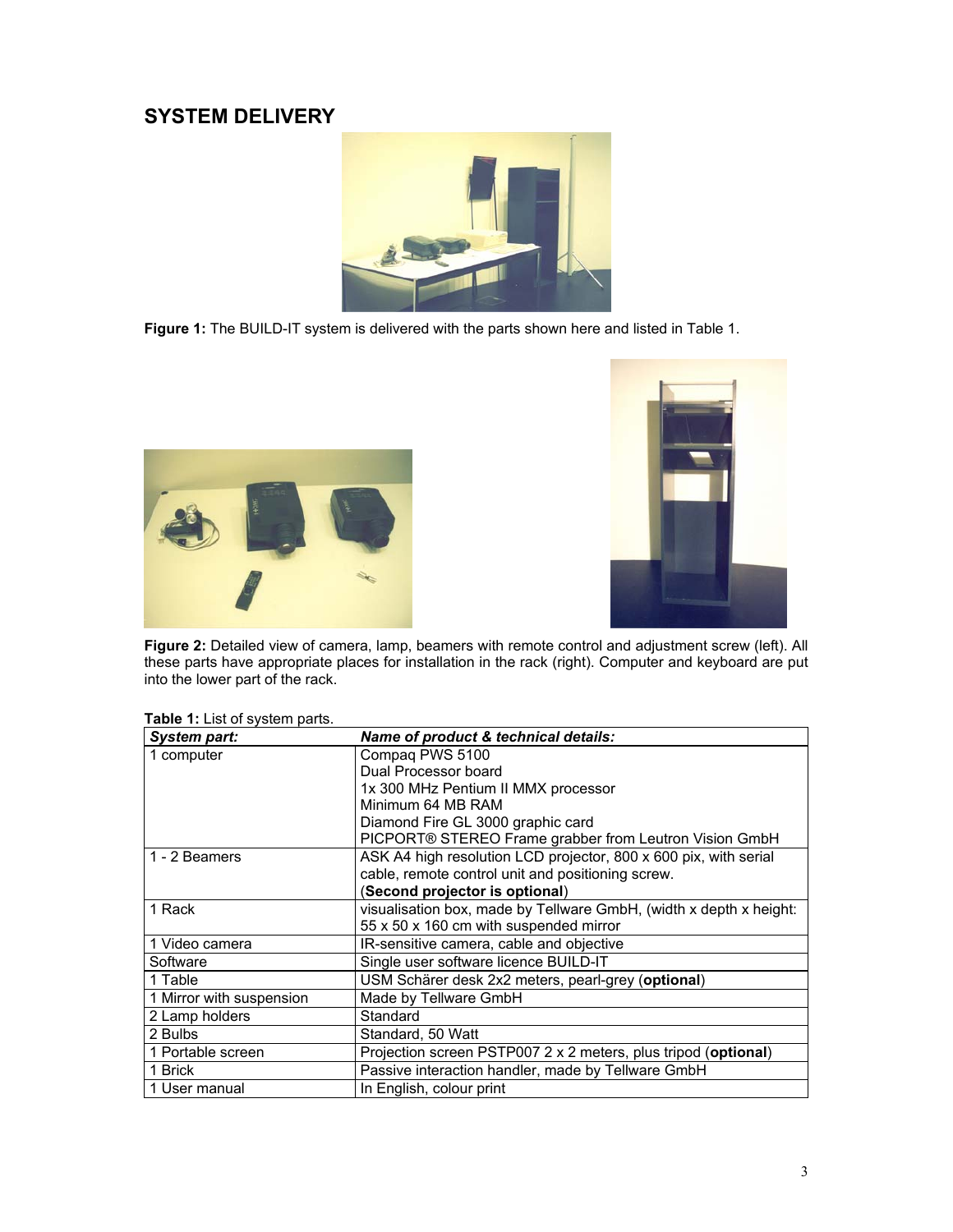### **SYSTEM DESCRIPTION**



**Figure 3:** Planning takes place in the above view (left) and a dynamically bound perspective is offered in the side view (right).

The design room of Figure 3 enables users, grouped around a table, to interact in a space of virtual and real world objects. The vertical working area in the background (side view) gives a perspective view of the plant. In the horizontal working area there are several views (above and height views, menus) where objects can be selected and manipulated.



**Figure 4:** The basic steps for user manipulations with the interaction handler (brick).

The basic principle of BUILD-IT is shown in Figure 4. Users select an object by putting the brick at the object positions. The object can be positioned, rotated and fixed by simple brick manipulation. To allow two handed operation, the system supports multi-brick interaction. A second effect of multi-brick interaction, is that several users can take part in a simultaneous design process.

The application is designed to support providers of assembly lines and plants in the early design processes. However, it can easily be prepared to support a range of other applications, such as interior architecture, city and urban planning. Graphical display is based on the class library MET++ (Ackermann, 1996). The system can read and render arbitrary virtual 3D objects. These objects are sent from a CAD system to BUILD-IT using Virtual Reality Modelling Language (VRML). The system has been engineered to send and receive numerous forms of meta-data.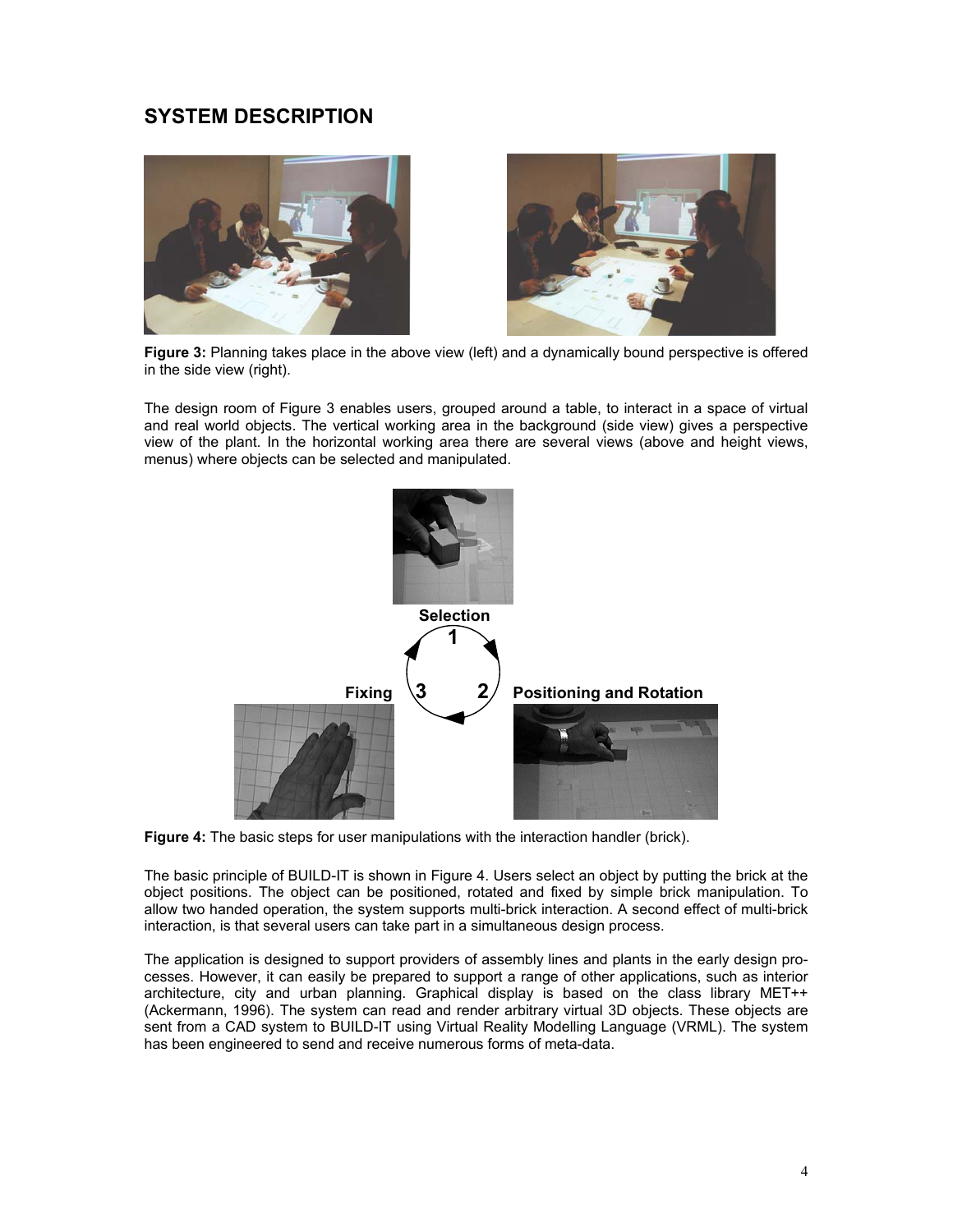### **SYSTEM ASSEMBLY**





**Figure 5:** Put the computer and keyboard in the bottom of the rack. Arrange rack, table, chairs and screen as shown here.



**Figure 6:** Position and cable one beamer at the top level of the rack. This is called the side view beamer. Adjust the vertical screw of the side view beamer





**Figure 7:** Lead the mirror suspension and mirror into the rack.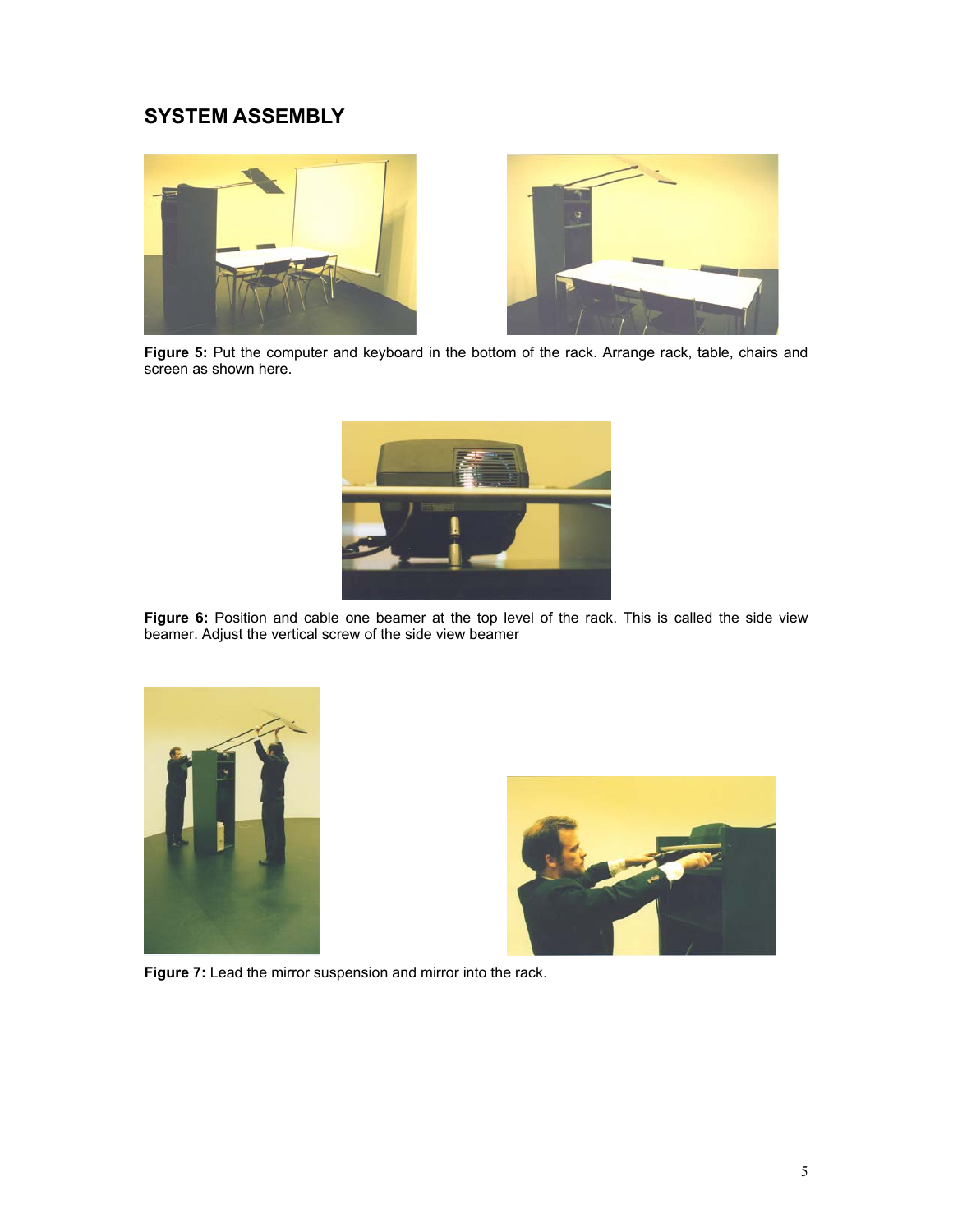



**Figure 8:** Slide the second beamer into the rack from the front side of the rack (left) and cable it. This is called the above view beamer. Fix and cable the video and lamps. Adjust the lateral positioner (right) of the above view beamer. Turn on the system switch in the bottom of the rack.





Figure 9: Move the mirror suspension backwards or forewords (left) so that that the light field is centred on the mirror (right).



Figure 10: It may be necessary to rotate the excentered, horizontal rod, situated up front in the rack.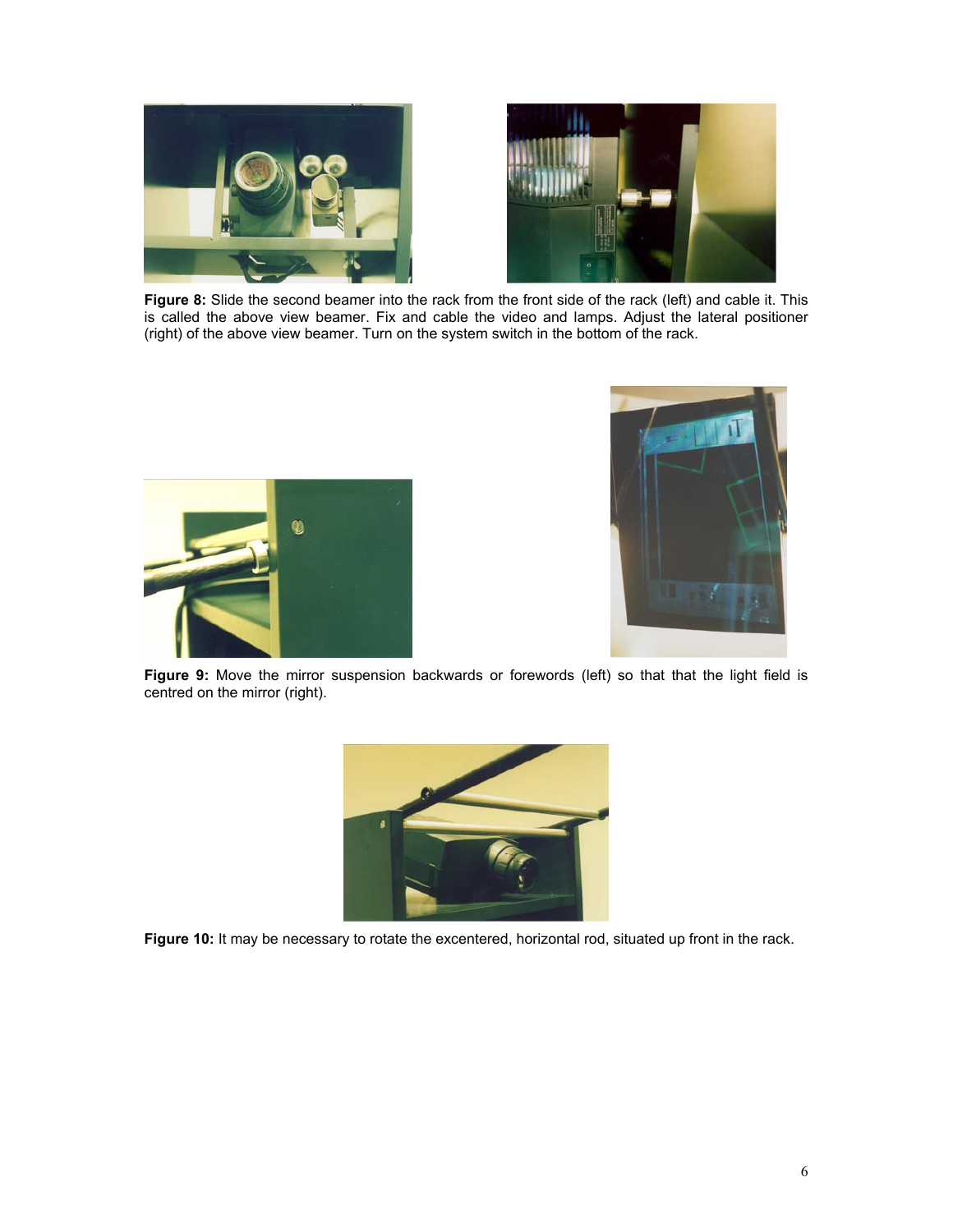

Figure 11: Rotate mirror so that the image is only projected onto the table. Two wrong (left, centre) positions one correct one (right) are show here.

### **BEAMER AND VIDEO ADJUSTMENT**

The *beamers* should be correctly set, but they may need adjustment if they have been used for other purposes. Direct remote control toward i) the projector or ii) the image, of the projector you want to adjust. A single remote control can be used with both beamers.

| Frequency adjustment:                             |                                                        |                                                                                                                                              |
|---------------------------------------------------|--------------------------------------------------------|----------------------------------------------------------------------------------------------------------------------------------------------|
| Use text as benchmark image.                      |                                                        |                                                                                                                                              |
| Remote control: Menu                              |                                                        |                                                                                                                                              |
| Track ball                                        | : 'Einstellung', 'Frequenz'                            |                                                                                                                                              |
| Lower white                                       | : Press                                                |                                                                                                                                              |
| Track ball <b>Track</b>                           |                                                        | : All letters should be clearly visible and there should at most be one<br>band which is not accurate. This might be OK with the value 1692. |
| Left white                                        |                                                        | : Press for OK and one step up in menu hierarchy                                                                                             |
| Track ball                                        | : ('Einstellung'), 'Feinabgleich'                      |                                                                                                                                              |
| Lower white                                       | : Press                                                |                                                                                                                                              |
| Track ball <b>Track</b>                           | : Do fine adjustment                                   |                                                                                                                                              |
| Left white                                        | : Press                                                |                                                                                                                                              |
| Remote control: Press menu (OK)                   |                                                        |                                                                                                                                              |
| Position adjustment:                              |                                                        |                                                                                                                                              |
| For the ABOVE_VIEW beamer:                        |                                                        |                                                                                                                                              |
| Remote control : Menu                             |                                                        |                                                                                                                                              |
| Track ball                                        | : 'Einstellung', Position                              |                                                                                                                                              |
| Lower white                                       | : Press                                                |                                                                                                                                              |
| Track ball                                        | : As far up as possible (approx. 467)<br>Adjusted left | (approx. 335)                                                                                                                                |
| Remote control                                    | : Press menu (OK)                                      |                                                                                                                                              |
| For the SIDE_VIEW beamer:<br>Remote control: Menu |                                                        |                                                                                                                                              |
| Track ball                                        | : 'Einstellung', Position                              |                                                                                                                                              |
| Lower white                                       | : Press                                                |                                                                                                                                              |
| Track ball                                        | : As far down as possible (0)                          |                                                                                                                                              |
|                                                   | Adjusted left                                          | (approx. 323)                                                                                                                                |
| Remote control                                    | : Press menu (OK)                                      |                                                                                                                                              |
|                                                   |                                                        |                                                                                                                                              |

The *video camera* should not need any adjustments.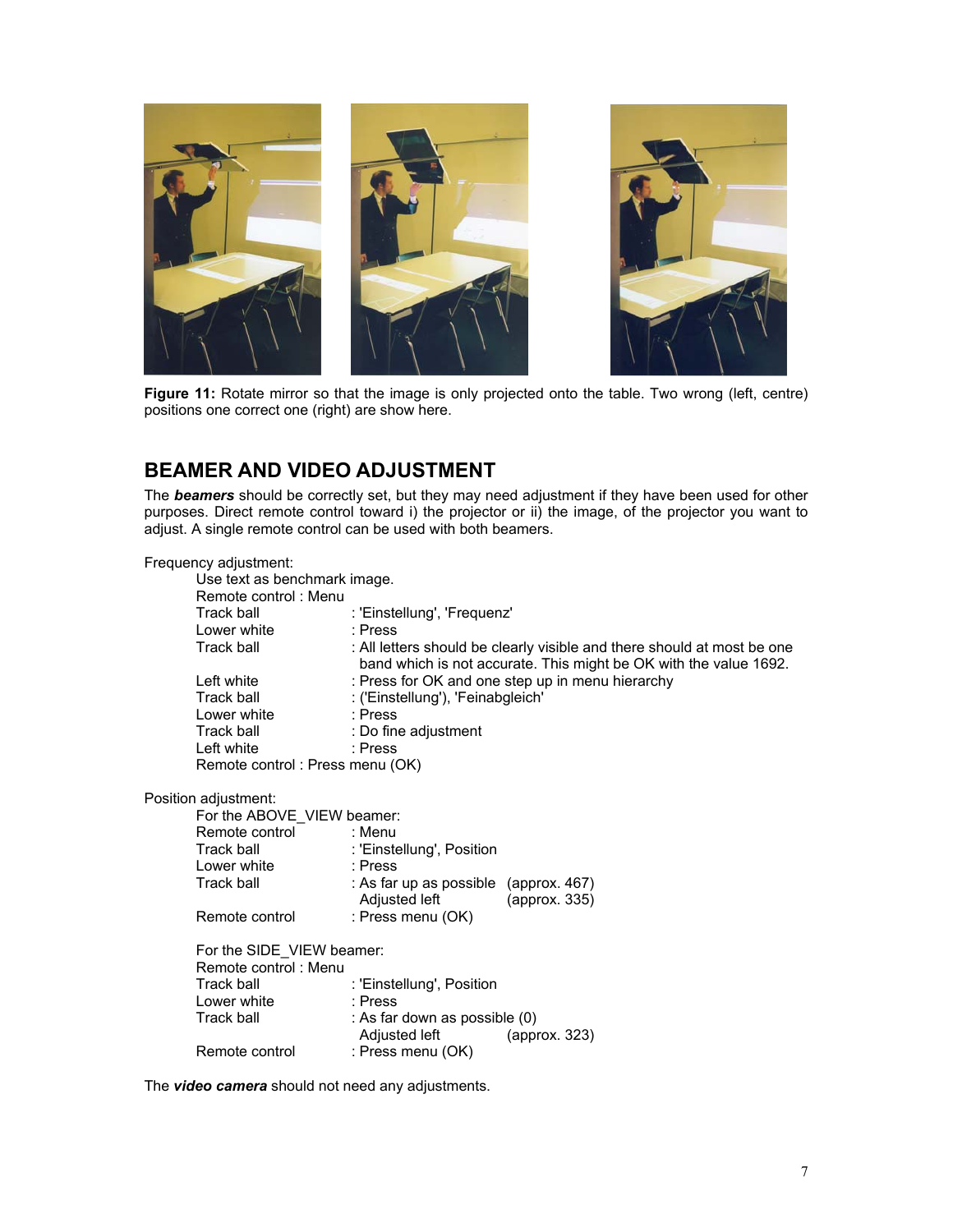## **CALIBRATION**

Calibration is needed:

- i) after system assembly, or
- ii) when real and virtual objects do not correspond fully.

Double-click **install.bat**. You see the image processing window in your application. The camera detects bricks as bright areas. You normally need to adjust the camera fixation to the rack and to adjust it to give a sharp picture. If the camera still does not see full view you might need to adjust buildit.Video.NumRow and buildit.Video.NumCol in the ETRC file (Appendix 2).

To stop this operation, click the **X** in the upper right window corner.



**Figure 12:** Place two bricks in image corners.

Now double-click **calibrate.bat**.



**Figure 13:** Calibration by putting brick at a reference section displayed in the corners of the above view.

You can now work with the system. For all later system usage, it is sufficient to start up as described in the proceeding chapter. To stop the application, click the **X** in the upper right window corner.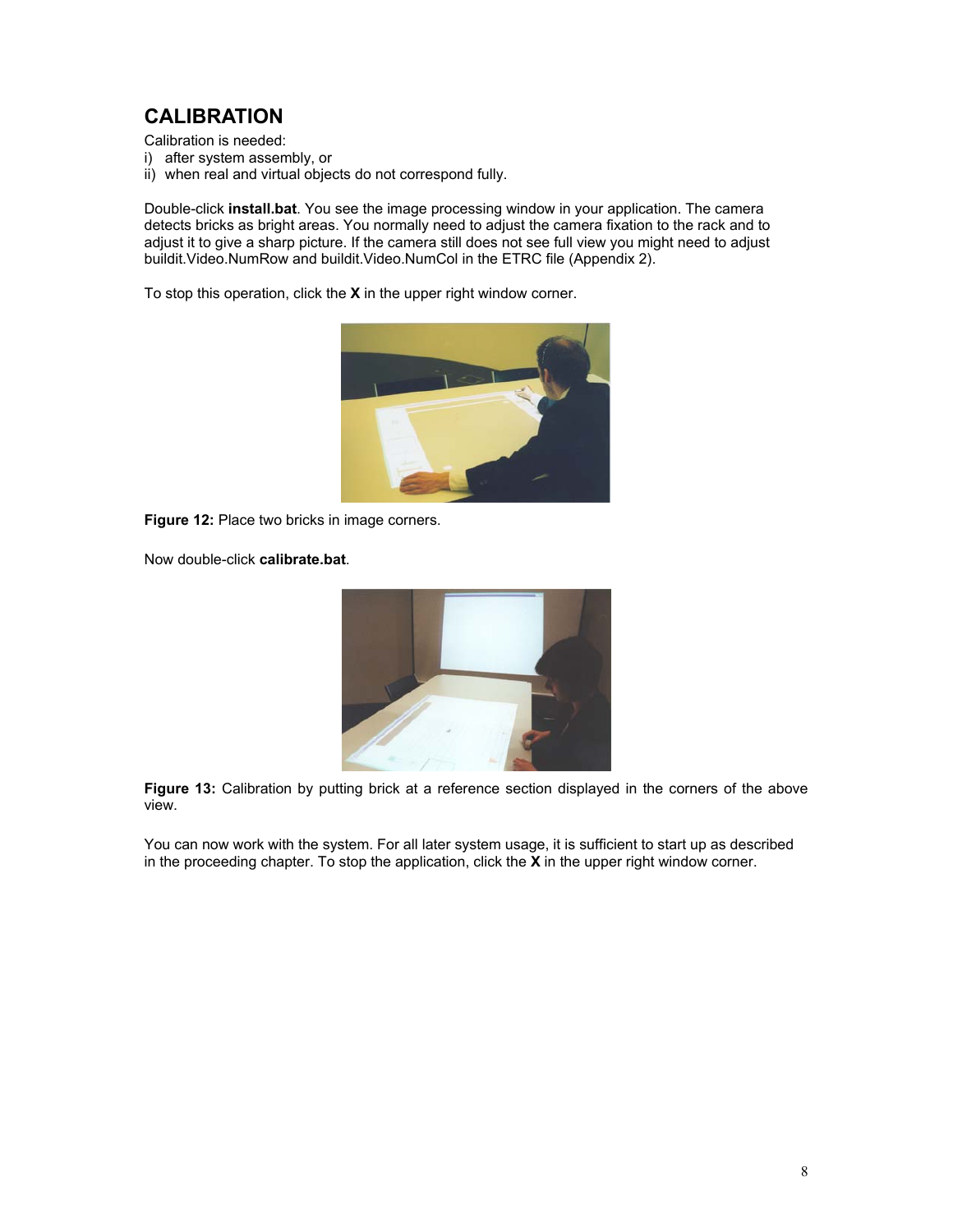### **SYSTEM START-UP, USAGE AND SHUT DOWN**

To start the system, double-click **buildit.exe**.





**Figure 14:** Selection of virtual object in virtual object store (menu). The menu has a left and right part, as shown in this figure.







**Figure 15:** Selection, positioning and rotation of a machine in the virtual plant by moving the interaction handler to the preferred position in the plant layout of the above view.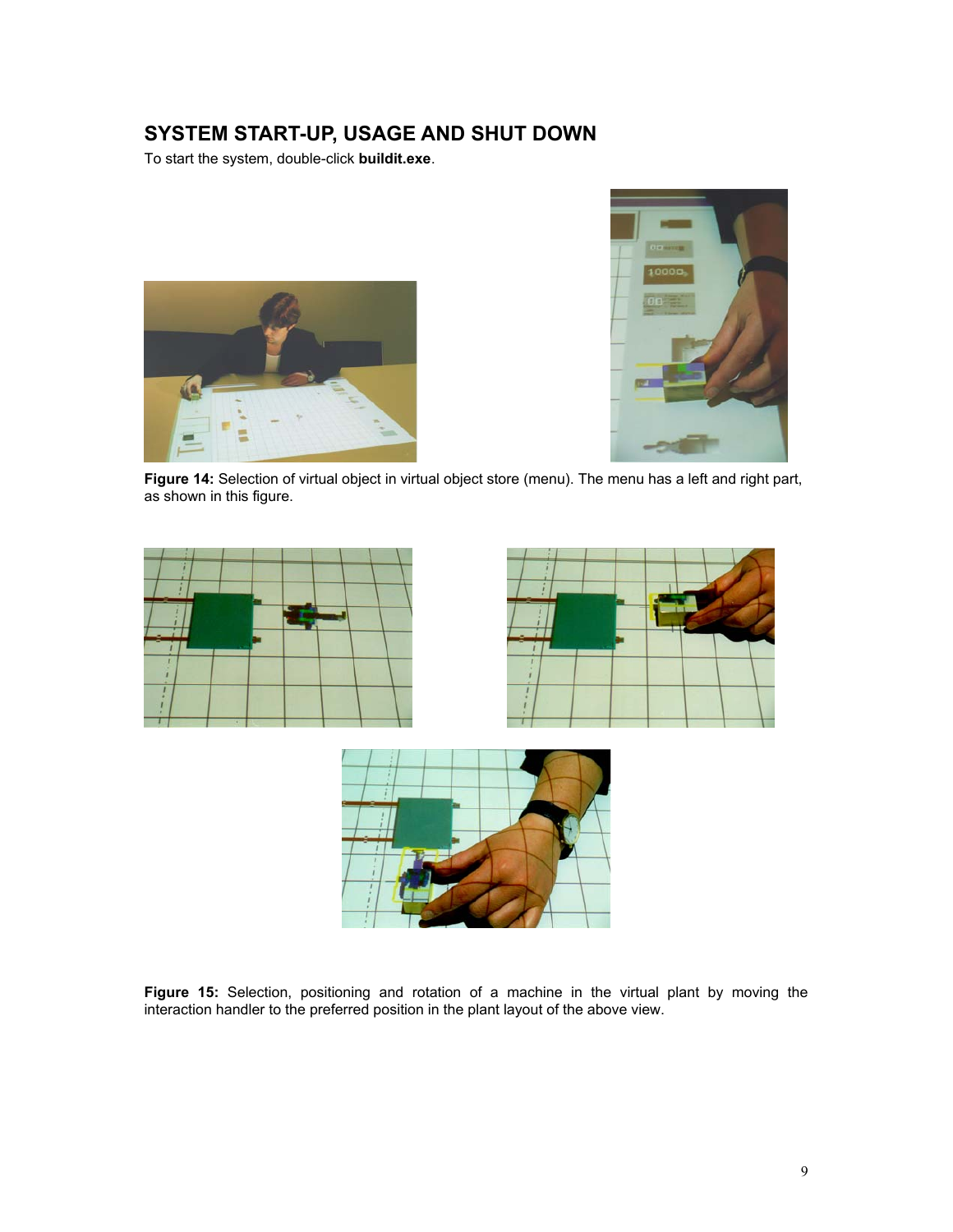

Figure 16: Fixing the machine by manually covering the surface of the interaction handler and then removing it.



**Figure 17:** Removing an object by moving it back into one of the menus.





Figure 18: Scrolling in the above view in top-bottom sense (left) and left-right sense (right).



**Figure 19:** Scrolling in the height view.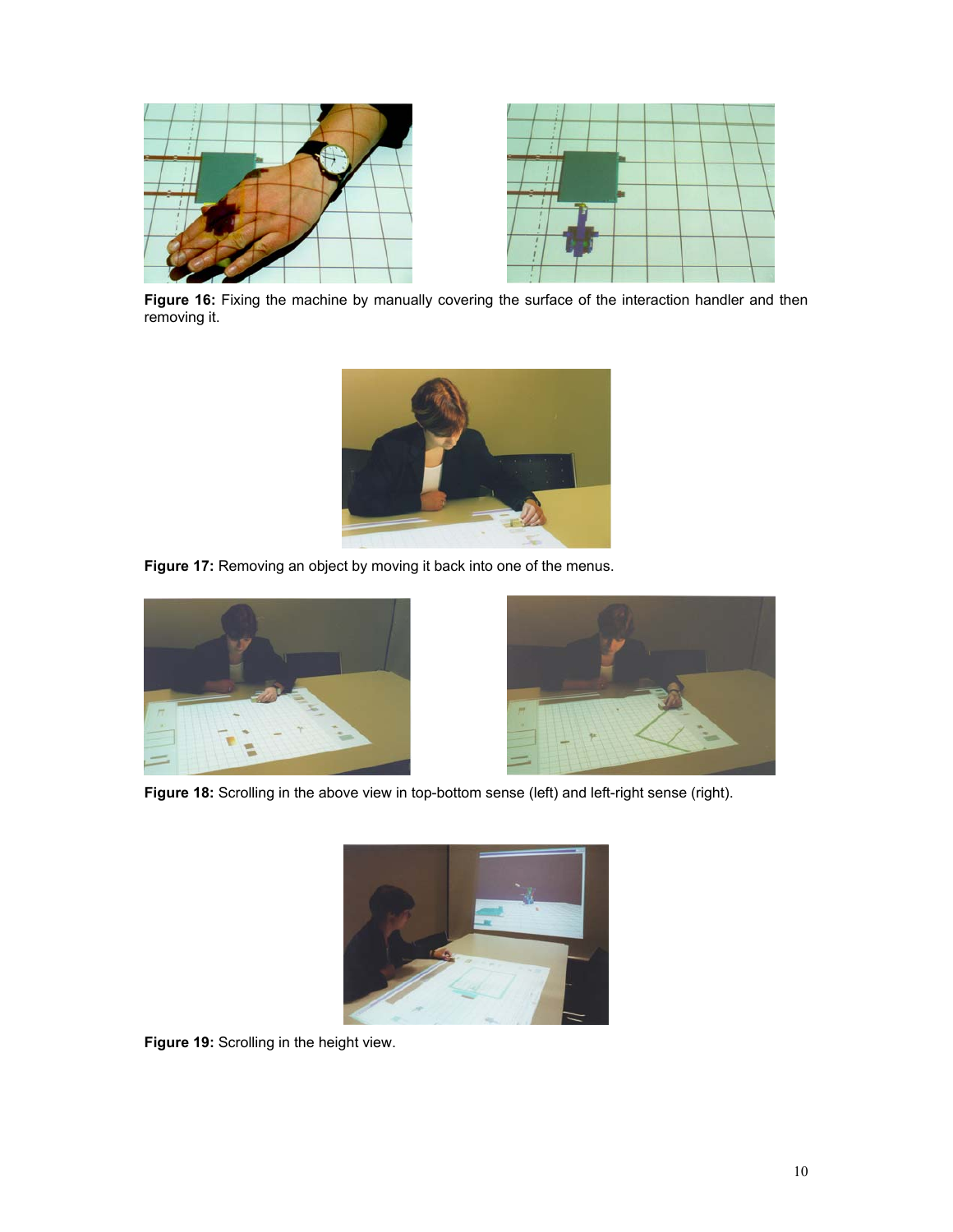

**Figure 20:** Direct modification of object altitude in height view (left), and visual feedback in side view (right).

Modification of the perspective in the height and side views is achieved by camera manipulation in the above view. There is at least one camera available in the above view, but more can be activated from the menu. Numerous cameras, each representing a distinct perspective, can exist at a time. The last one selected determines the current perspective.



**Figure 21:** Camera, scaling, save and print are permanently offered functions. They are described in more detail in the following figures.



**Figure 22: Camera** allows for side view perspective modification.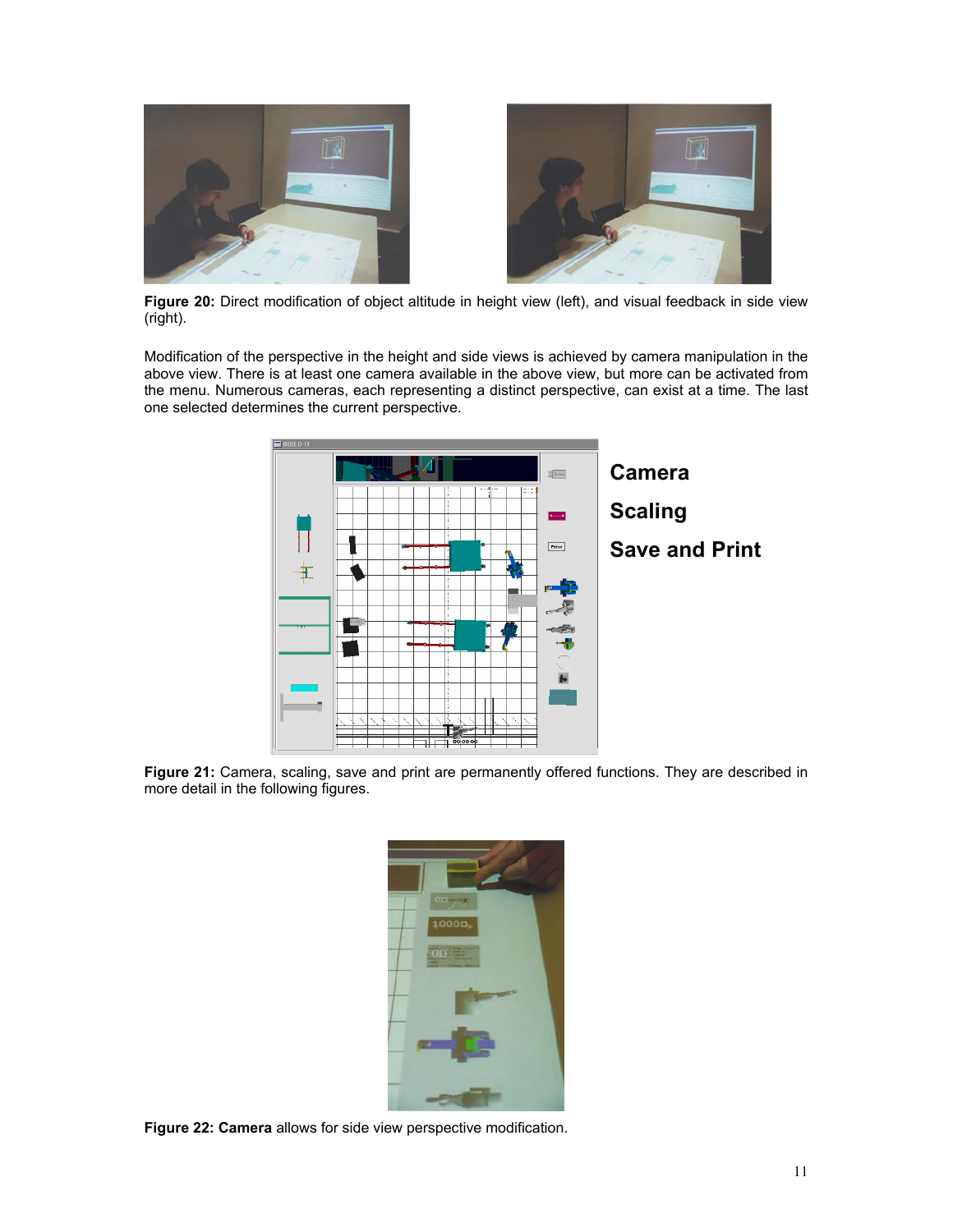

**Figure 23: Scaling** applied on an object in the above view. First, select scaling function in the menu, then go to the object to be scaled. Drawing away from the object, makes it bigger along the axis (x or y) of movement, smaller when approaching the object.



**Figure 24: Save and Print** of the views. Printing only takes place if *buildit.EnablePrinting(Bool)* of the ETRC file (Appendix 2) has been set.



**Figure 25:** Multi-brick interaction allows user to position two (or more) objects at a time.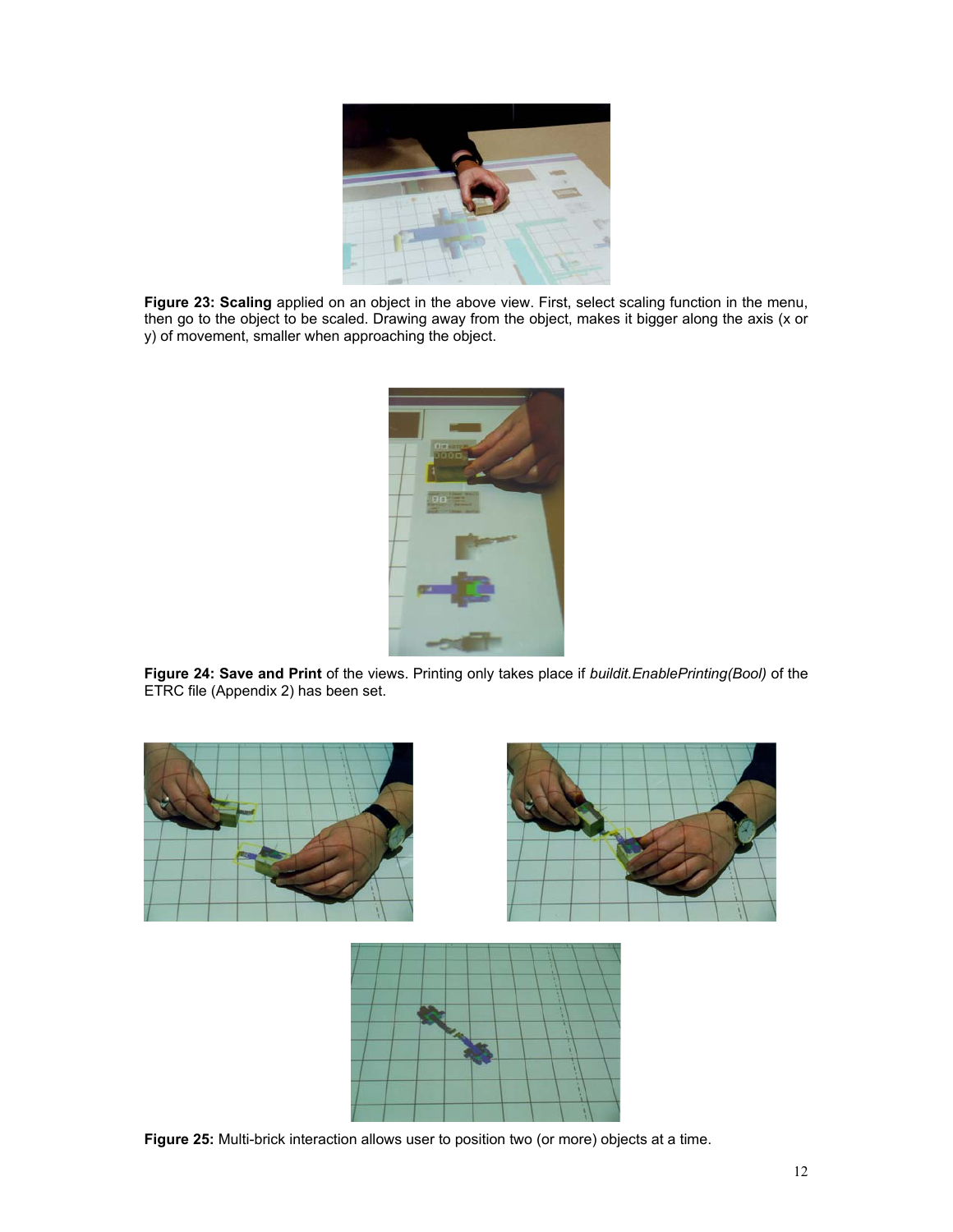

**Figure 26:** Many persons can interact with multiple bricks at a time.

To stop the application, click the **X** in the upper right window corner.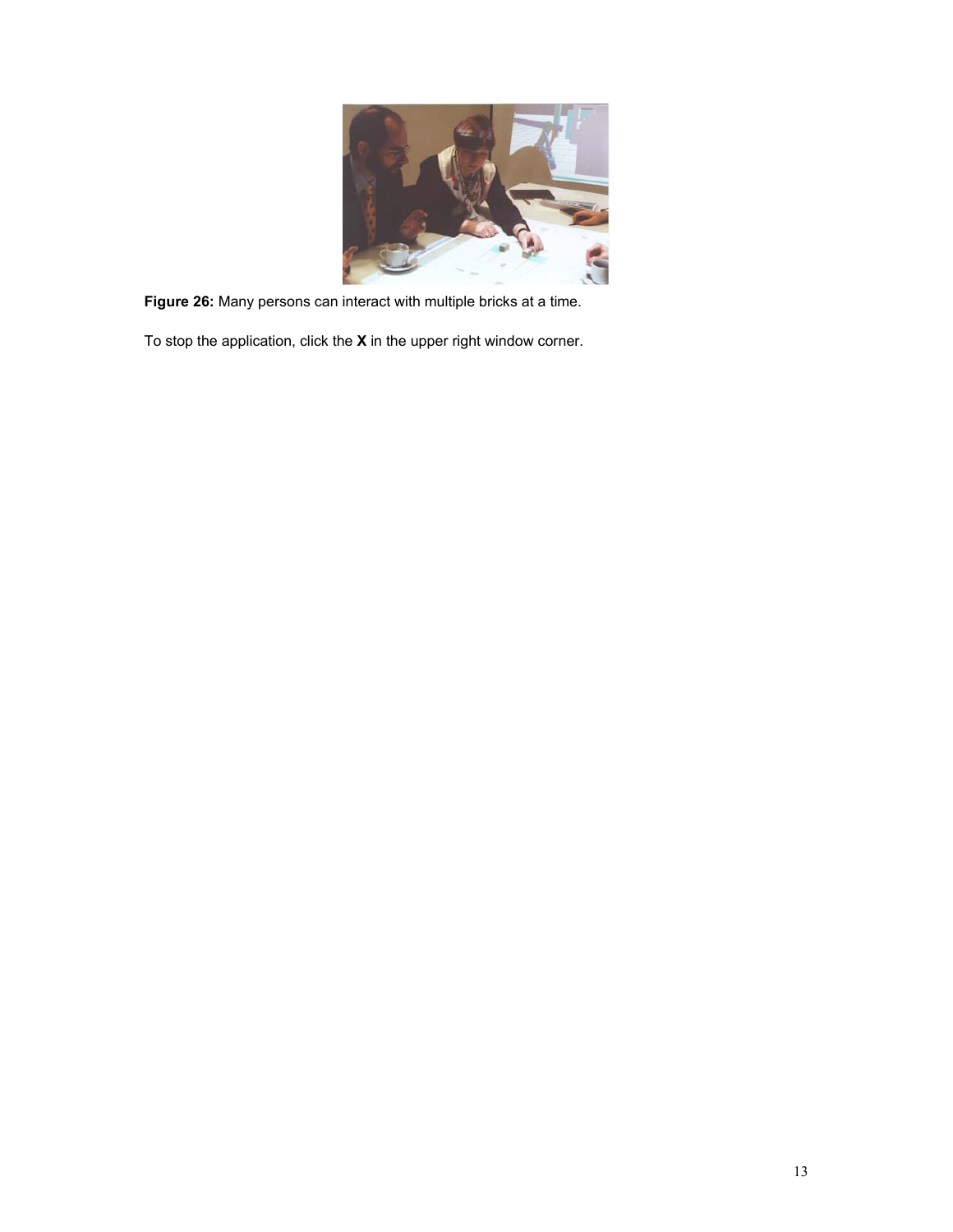### **INPUT OF 3D-CAD OBJECTS: VRML DATA**

The BUILD-IT system understands 3D-CAD objects on the VRML format. VRML data describe the complete geometry and visual characteristics of an object. Data exchange between a 3D-CAD system and BUILD-IT is handled by the CAD-connection.



**Figure 27:** Data flow from the 3D-CAD to the BUILD-IT system.

The connection between a 3D-CAD system and BUILD-IT is called CAD-connection and shown in Figure 27. CAD users are presented with a list of all available objects and can select the geometric data required for their specific planning session. The selected geometric data is *converted* to VRML format and offered by the CAD system as ".wrl" files. Using the CAD-connection, the selected geometric data is then sent as ".wrl" files to BUILD-IT.

A VRML based connection offers the important advantage of data compression, allowing for reduced information flow and less object complexity. This feature is just as vital to object handling in the Web as with the BUILD-IT system. Without data reduction, only high performance CAD systems would be able to deliver multiple 3D object within acceptable time.

For the following CAD representations, conversion to VRML-DATA is supported:

- 1. CATIA native (Version 3.x-4.1.7)
- 2. Unigraphics (Version 11.1 13.0)
- 3. Auto CAD (Version 13.0)
- 4. STEP PART 203
- 5. IGES 4.0 (depends on the CAD system)
- 6. MINICAD Macintosh
- 7. LOGOCAD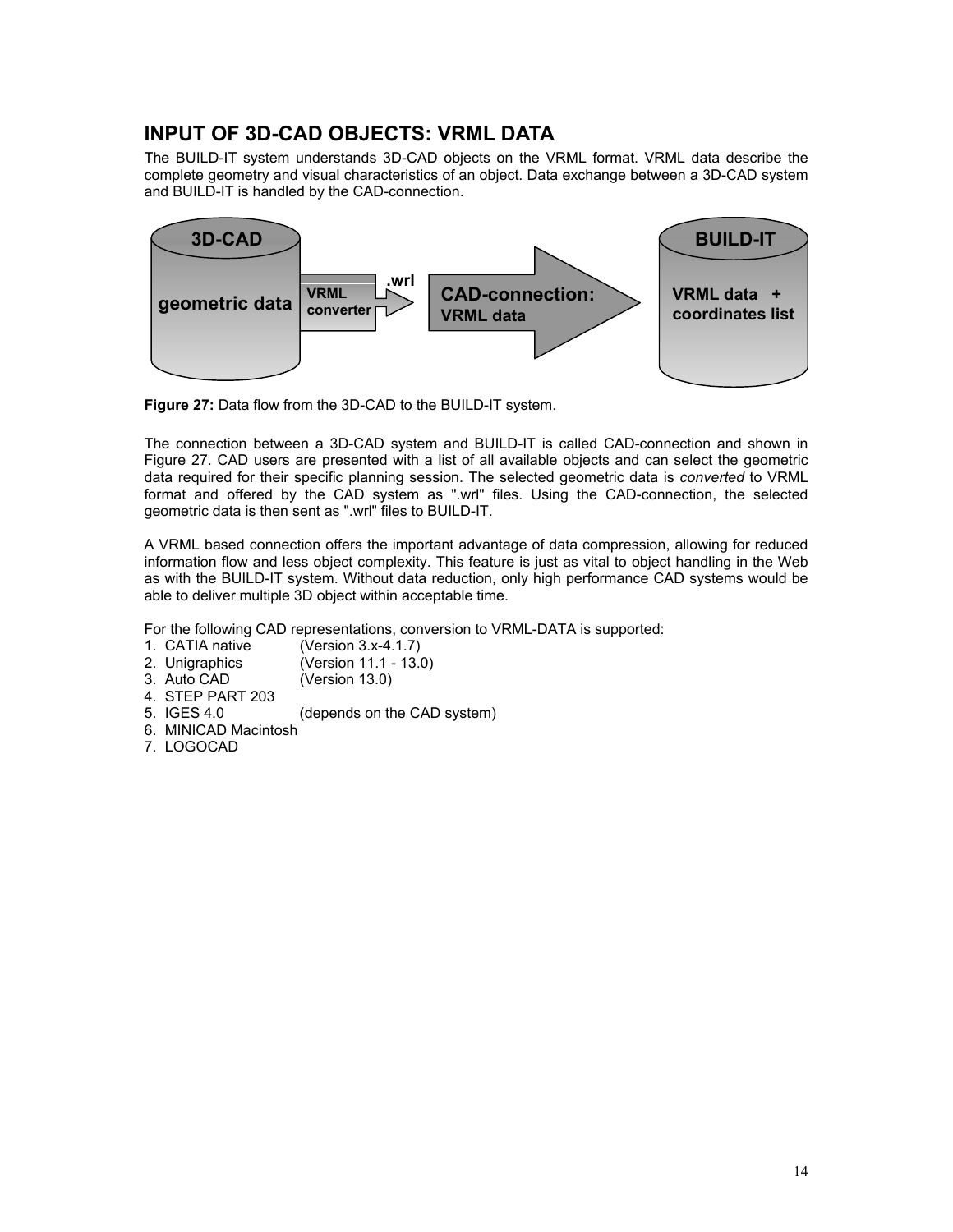### **APPENDIX 1: DIRECTORIES AND FILES**

**Files** in buildit main directory:

buildit.exe (The executable starting the BUILD-IT system) ETRC (Resource file containing customer specific settings)

buildit.key (License information) README (General information)

lvcamera.dat, lvlcxppx.dat,Lvreg.dat,leutron.ini, Cmnres32.dll,

Dsy\_ms32.dll,lvlog32.dll,Lvrps32.dll,Prvph32.dll (Data needed for Image analysis) View.dat (Keeps a list of the objects (directory and files) for the above view) Menu left.dat (Keeps a list of the objects (directory and files) for the left part of the menu) Menu<sup>r</sup>ight.dat (Keeps a list of the objects (directory and files) for the right part of the menu) GestureServerData.dat (Protocol of current user interaction)

**Directories** in buildit main directory:

i) database

**Files** in database direcotry: AffineMapping.dat (Data needed for calibration) AffinePairs.dat (Data needed for calibration) CalibrationPar.dat (Results of calibration) camera.dat (Camera specific data)

ii) objects (User defined directory containing objects)

**Files** that can be located in arbitrary directories specified by customer all object files (\*.wrl) (Source directory specified in ETRC) all converted object files (\*.3d) (Location specified in Menu\_left.dat, Menu\_right.dat, or View.dat) SnapInfo.dat (Location specified in ETRC)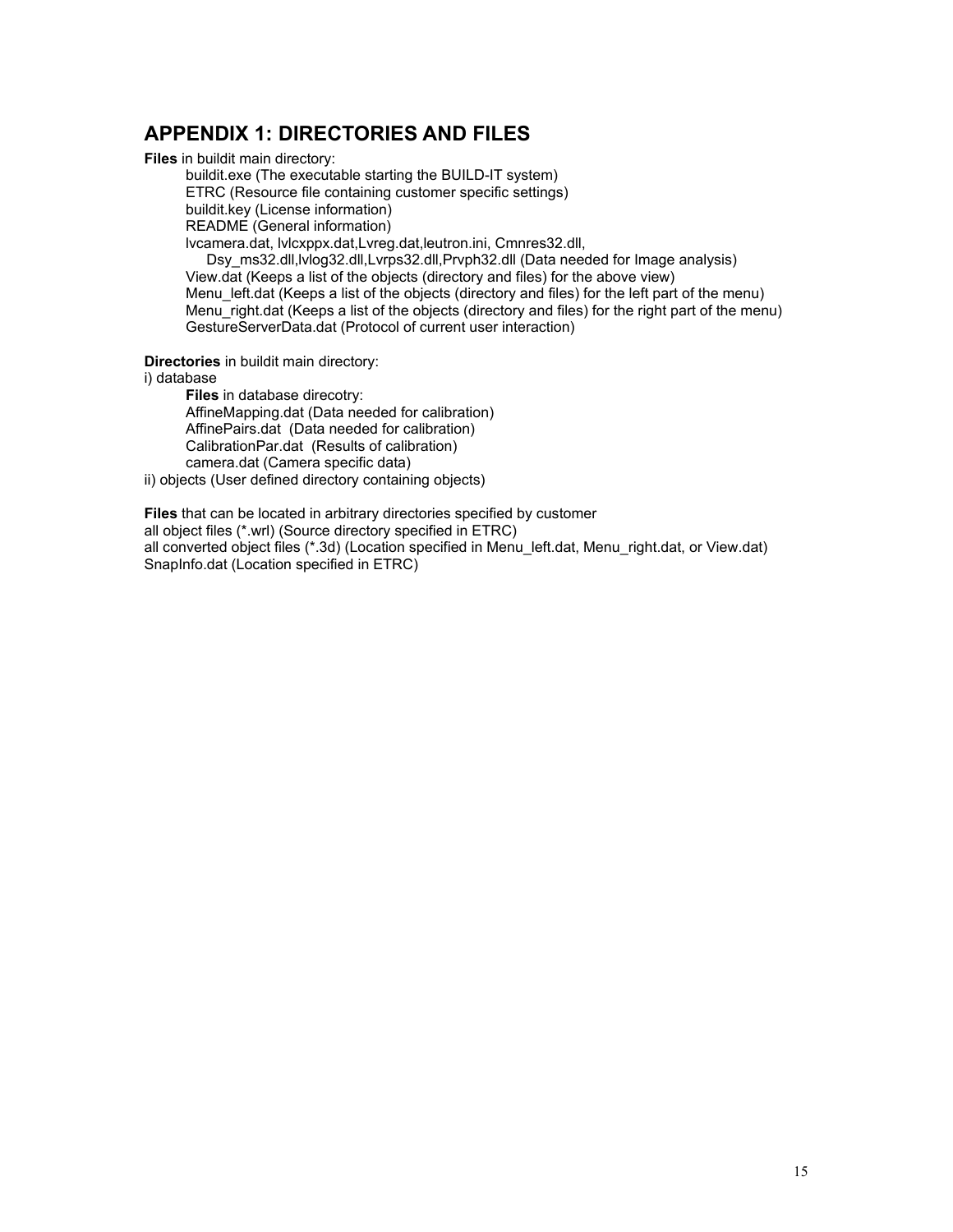## **APPENDIX 2: ETRC FILE; GENERAL CONFIGURATION**

**Table 2:** ETRC file; parameter name, values, significance and files concerned.

| <b>Table 4.</b> ETTO IIIC, parameter name, valued, digitilitance and illed concentiou. |                                   |                        |
|----------------------------------------------------------------------------------------|-----------------------------------|------------------------|
| Parameter name and parameter value                                                     | <b>Significance</b>               | <b>Files concerned</b> |
| #buildit.SimulateRead(Bool): TRUE                                                      | Read brick positions from<br>file | GestureServerData.dat  |
|                                                                                        |                                   |                        |
| buildit.SimulateWrite(Bool): TRUE                                                      | Write brick positions to file     | GestureServerData.dat  |
| buildit.ShowVideoInput(Bool): FALSE                                                    | Show video input in above         |                        |
|                                                                                        | view (for camera adjustment       |                        |
|                                                                                        | during system installation)       |                        |
| buildit.Calibrate(Bool):<br><b>FALSE</b>                                               | Do calibration                    | AffineMapping.dat      |
|                                                                                        |                                   | AffinePairs.dat        |
|                                                                                        |                                   | CalibrationPar.dat     |
| buildit.ObjectDirectory:<br>objects\\optics                                            | Directory containing object       | *.wrl                  |
|                                                                                        | data, original .wrl files are     | $*3d$                  |
|                                                                                        | automatically converted to        | Menu left.dat          |
|                                                                                        | *.3d files                        | Menu_right.dat         |
|                                                                                        |                                   | View.dat               |
| 0.001<br>buildit.ObjectScaling:                                                        | Scaling factor from CAD           |                        |
|                                                                                        | object data (*.wrl) to buildit    |                        |
|                                                                                        | data (*.3d)                       |                        |
| 90 90 0                                                                                | Rotation factor from CAD          |                        |
| buildit.ObjectRotation:                                                                |                                   |                        |
|                                                                                        | object data (*.wrl) to buildit    |                        |
|                                                                                        | data (*.3d)                       |                        |
| buildit.DefaultObjPosition: 200                                                        | Default position, where new       |                        |
|                                                                                        | objects from CAD (*.wrl)          |                        |
|                                                                                        | appear in the right menu          |                        |
| buildit.ShowSnapPoints(Bool): FALSE                                                    | Display snapping box              |                        |
| buildit.EnablePrinting(Bool): FALSE                                                    | Enable printing                   |                        |
| buildit.Video.NumRow:<br>505                                                           | Video image, number of            |                        |
|                                                                                        | rows                              |                        |
| buildit.Video.NumCol:<br>600                                                           | Video image, number of            |                        |
|                                                                                        | columns                           |                        |
| buildit.TwinScreenGraphics(Bool): TRUE                                                 | Twin screens supported            |                        |
| buildit.MenuUpdateWaitTime<br>10000                                                    | Waiting time between each         |                        |
|                                                                                        | check for new CAD data            |                        |
| buildit.AutoFileUpdate(Bool): FALSE                                                    | Automatic updating of             | View.dat               |
|                                                                                        | View.dat, Menu_left.dat,          | Menu left.dat          |
|                                                                                        | Menu_right.dat                    | Menu_right.dat         |
| buildit.SnapInfoFile:<br>objects\\SnapInfo.dat                                         | File name of snap                 | objects\\SnapInfo.dat  |
|                                                                                        | information                       |                        |
| video.StdDevX:<br>.12                                                                  | Video x standard deviation        |                        |
| video.StdDevY:<br>$\overline{1}$                                                       | Video y standard deviation        |                        |
| video.StdDevAngle:<br>0.3                                                              | Video angular standard            |                        |
|                                                                                        | deviation                         |                        |
| *.TPR.LOG(Bool):<br><b>FALSE</b>                                                       | Display run time diagnosis        |                        |
|                                                                                        | window                            |                        |
| *.System.Debug(Bool):<br><b>FALSE</b>                                                  | Run in debug modus                |                        |
| *.System.MemStat:<br>1                                                                 | MET variable, do not              |                        |
|                                                                                        | change                            |                        |
| *.System.MemStat.size(Num): -1                                                         | MET variable, do not              |                        |
|                                                                                        | change                            |                        |
| *.System.MemStat.cnt(Num): -1                                                          | MET variable, do not              |                        |
|                                                                                        | change                            |                        |
| *.System.lgnoreLevel(Num): 1000                                                        | MET variable, do not              |                        |
|                                                                                        | change                            |                        |
| *.System.AbortLevel(Num): 2000                                                         | MET variable, do not              |                        |
|                                                                                        | change                            |                        |
| *.ConvertThread.UseConvertThread(bool): FALSE                                          | MET variable, do not              |                        |
|                                                                                        |                                   |                        |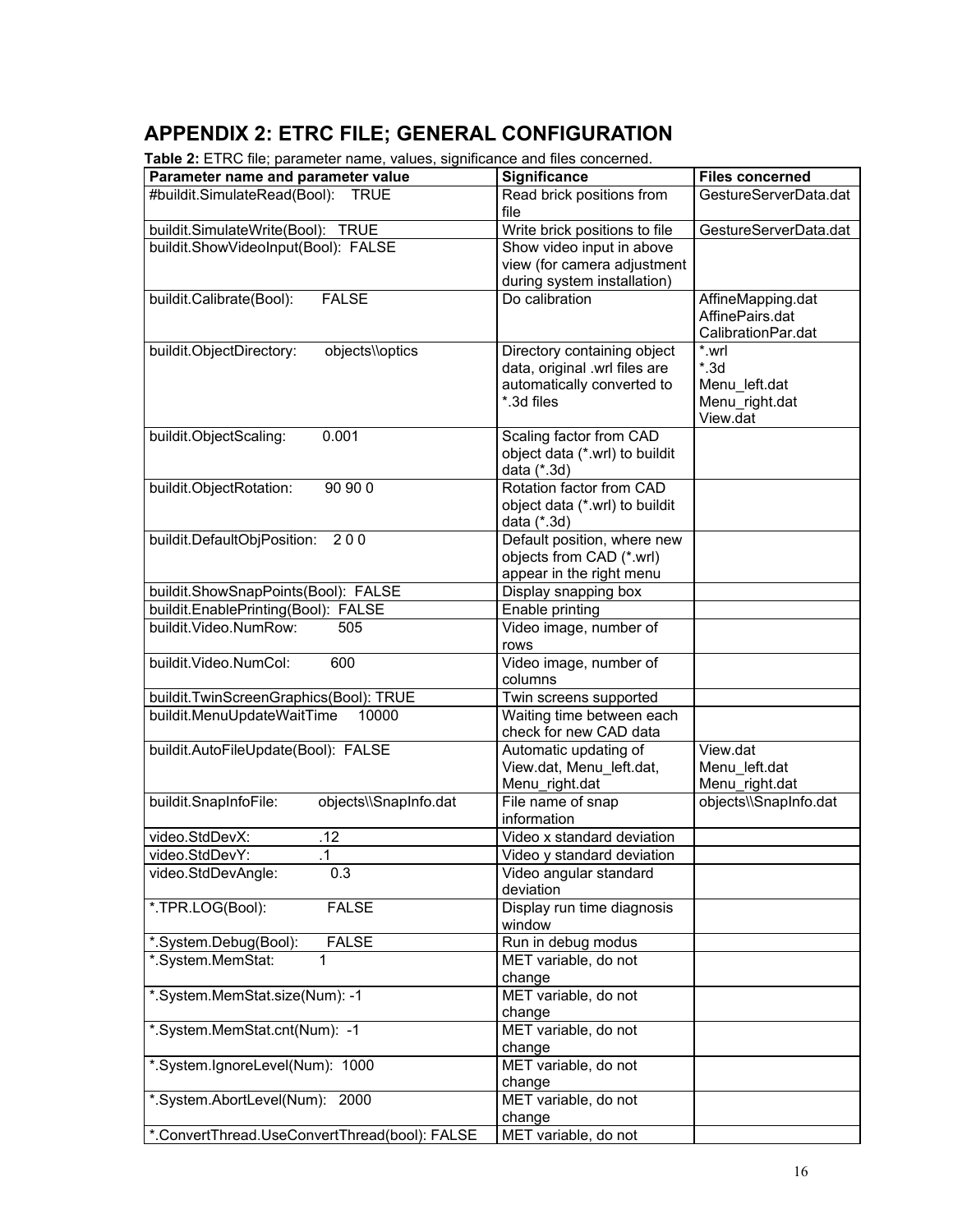|                                                              | change                         |
|--------------------------------------------------------------|--------------------------------|
| *.WindowSystem.DoubleBuffer(Bool):<br>ON                     | MET variable, do not           |
|                                                              | change                         |
| *. Window System. Max Depth (Num):<br>32                     | MET variable, do not           |
|                                                              | change                         |
| <b>OFF</b><br>*.WindowSystem.GreyScale(Bool):                | MET variable, do not<br>change |
| *. WindowSystem. HighlightColor(RGBColor):                   | MET variable, do not           |
| 20 255 0 0 0                                                 | change                         |
| *.WindowSystem.WindowHighlightColor(RGBColor):               | MET variable, do not           |
| 20 168 168 168 0                                             | change                         |
| *.WindowSystem.WindowBackgroundColor(RGBCol                  | MET variable, do not           |
| or): 20 140 140 140 0                                        | change                         |
| *.WindowSystem.DisableColor(RGBColor):<br>20                 | MET variable, do not           |
| 200 200 200 0                                                | change                         |
| *.WindowSystem.Motif(Bool):<br>$\mathbf{1}$                  | MET variable, do not           |
| *. Window System. Gamma:<br>1600                             | change<br>MET variable, do not |
|                                                              | change                         |
| *.WindowSystem.UpdateTimeout(Num):<br>40                     | MET variable, do not           |
|                                                              | change                         |
| *.ScrollBar.Width:<br>16                                     | MET variable, do not           |
|                                                              | change                         |
| 3<br>*.Look.Border:                                          | MET variable, do not           |
|                                                              | change                         |
| <b>TRUE</b><br>*.IAC.Debug(Bool):                            | MET variable, do not           |
|                                                              | change                         |
| *.Font.Size(Num):<br>12                                      | MET variable, do not           |
| *.Font.Sys(Font):<br>Helvetica                               | change<br>MET variable, do not |
|                                                              | change                         |
| *.Font.Appl(Font):<br>Helvetica                              | MET variable, do not           |
|                                                              | change                         |
| *.Font.Fixed(Font):<br>Courier                               | MET variable, do not           |
|                                                              | change                         |
| *.TextView.CaretColor(RGBColor): 20 255 0 0 0                | MET variable, do not           |
|                                                              | change                         |
| *.TextView.DragAndDrop(Bool): YES                            | MET variable, do not           |
| *.TextView.BatchTimeout(Num): 50                             | change<br>MET variable, do not |
|                                                              | change                         |
| *.RTF.PromptForReadingVObjects(Bool): NO                     | MET variable, do not           |
|                                                              | change                         |
| *.ShellText.UseStyles(Bool):<br><b>YES</b>                   | MET variable, do not           |
|                                                              | change                         |
| *.CodeText.UseStyles(Bool):<br><b>YES</b>                    | MET variable, do not           |
|                                                              | change                         |
| *.CodeText.AllowGraphics(Bool): YES                          | MET variable, do not<br>change |
| *.CodeText.DeclarationSizeIncrement(Num):<br>2               | MET variable, do not           |
|                                                              | change                         |
| 2000<br>*.CodeText.CommentColor(RGBColor):                   | MET variable, do not           |
| 255                                                          | change                         |
| *.CodeText.ClassColor(RGBColor):<br>60 000 255               | MET variable, do not           |
|                                                              | change                         |
| *.CodeText.FunctionColor(RGBColor):<br>$\overline{20}$ 0 200 | MET variable, do not           |
| 0                                                            | change                         |
| *.CodeText.TabPos(Num):<br>8                                 | MET variable, do not           |
|                                                              | change                         |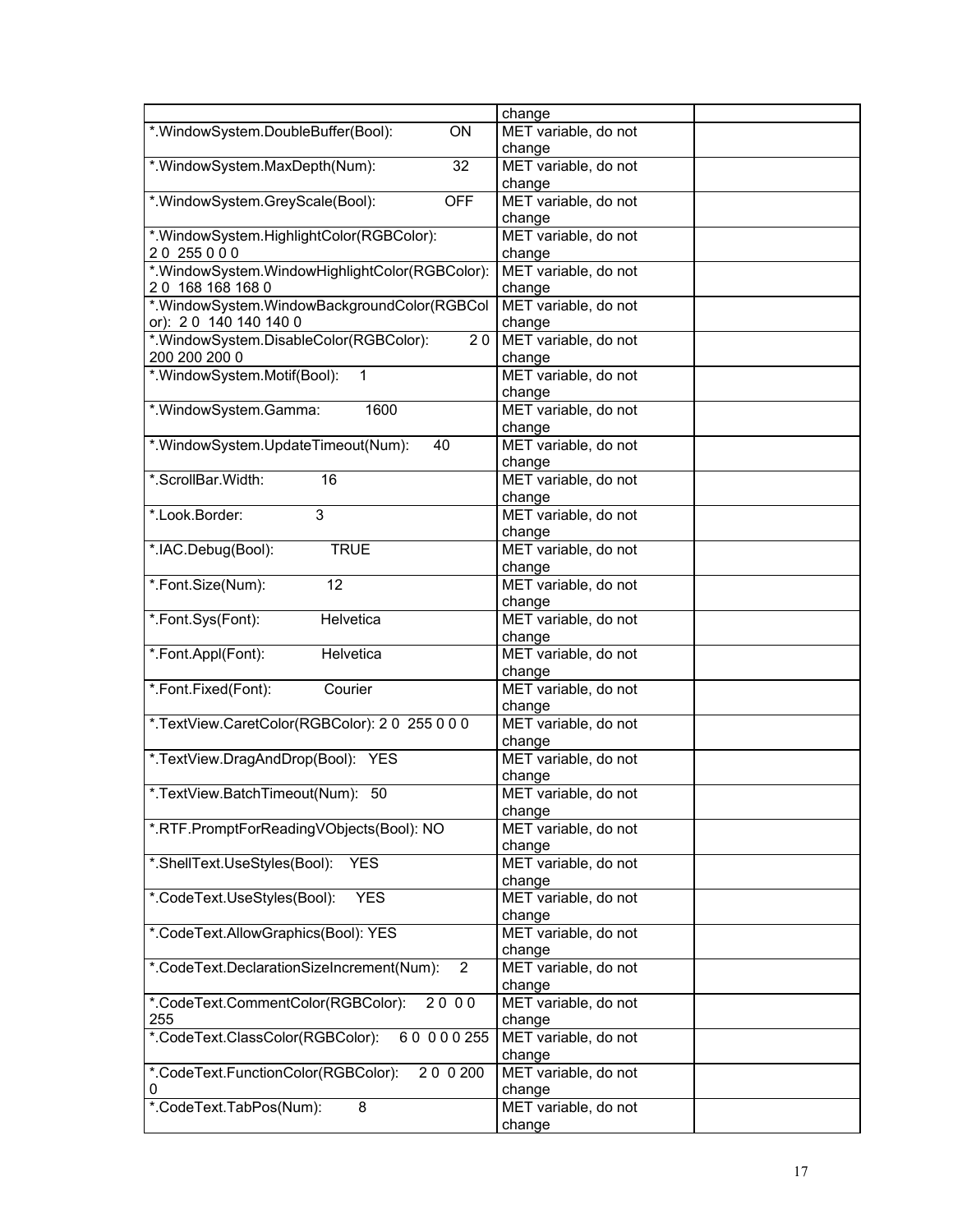| *.CodeText.AutoIndent(Bool):<br><b>YES</b>  | MET variable, do not    |
|---------------------------------------------|-------------------------|
|                                             | change                  |
| *.CodeText.WordWrap(Bool):<br><b>FALSE</b>  | MET variable, do not    |
|                                             | change                  |
| *.CodeText.AutoReformatInterval:<br>4000    | MET variable, do not    |
|                                             | change                  |
| *.CodeText.PicturePath:<br>::%e/doc:images  | MET variable, do not    |
|                                             | change                  |
| *.Slider.Thumblnk(lnk):                     | MET variable, do not    |
|                                             | change                  |
| *.Slider.Ink(Ink):                          | MET variable, do not    |
|                                             | change                  |
| *.ProgEnv.UseMapFiles(Bool):<br><b>YES</b>  | MET variable, do not    |
|                                             | change                  |
| *.ProgEnv.SrcPath:                          | MET variable, do not    |
| .:%e/src:%e/src/PROGENV:%e/src/PRINTERS:%e/ | change                  |
| src/SUNWINDOW:%e/src/XWINDOW:%e/src/UNIX:   |                         |
| %e/src/STREAMS:%e/src/CONTAINER:%e/src/CO   |                         |
| NVERTERS:%e/src/LOOKS                       |                         |
| *.Application.DebugButtonInAlert(Bool): YES | MET variable, do not    |
|                                             | change                  |
| *.Document.MakeBackup(Bool): YES            | MET variable, do not    |
|                                             | change                  |
| *.Document.Size(Point):<br>1600 595         | Size of BUILD-IT window |
|                                             | (both working areas)    |
| *.Document.UndoLevel(Num):<br>10            | MET variable, do not    |
|                                             | change                  |
| <b>FALSE</b><br>*.Browser.FastIcons(Bool):  | MET variable, do not    |
|                                             | change                  |
| $\overline{3}$<br>*.Browser.Panes(Num):     | MET variable, do not    |
|                                             | change                  |
| *.AudioSystem.SamplingRate:<br>44100        | MET variable, do not    |
|                                             | change                  |
| write.followShowsNew:<br><b>YES</b>         | MET variable, do not    |
|                                             | change                  |
| MIDISystem.Install(Bool):<br><b>NO</b>      | MET variable, do not    |
|                                             | change                  |
| <b>TRUE</b><br>*3D.UseCaching               | MET variable, do not    |
|                                             | change                  |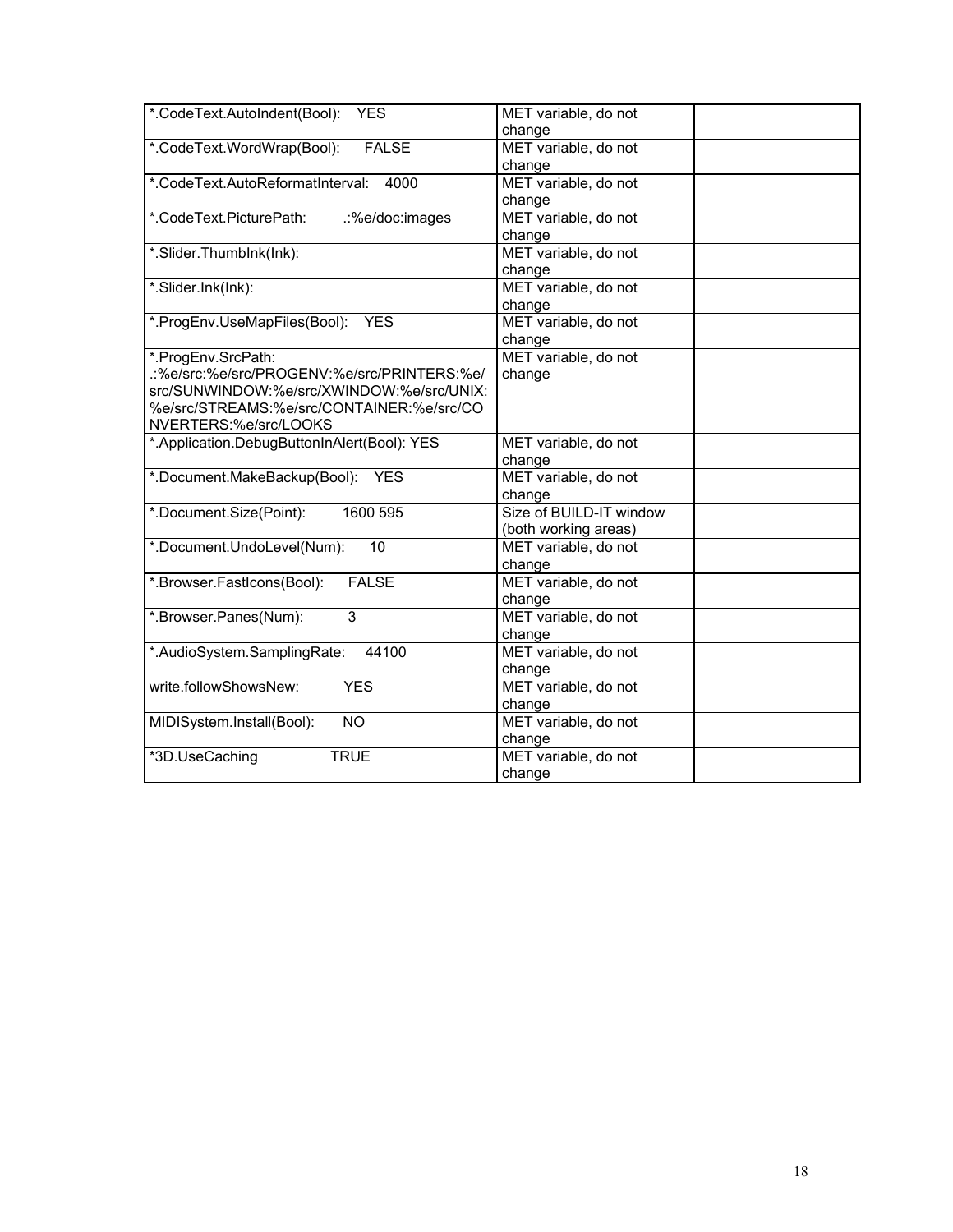## **APPENDIX 3: SNAPINFO.DAT FILE; SNAPPING AMONG OBJECTS**

**Table 3:** SnapInfo.dat file; parameter name, values and significance.

| <b>rapid of Chapmotaat mc, parameter name, values and significance.</b><br>Parameter name and parameter values | <b>Significance</b>                                       |
|----------------------------------------------------------------------------------------------------------------|-----------------------------------------------------------|
| display:                                                                                                       | Display the following information by program start-up     |
| V                                                                                                              |                                                           |
| FileName:                                                                                                      | Name of a machine/object                                  |
| objects\mikron\karussell.3d                                                                                    |                                                           |
| nPoint:                                                                                                        |                                                           |
| 12                                                                                                             | Only two of them are shown.                               |
| SnappingPoints                                                                                                 | Each snap point, with snap position $(x, y, z)$ in object |
| (x,y,z, AZ, AX, AY, sx, sy, sz)                                                                                | co-ordinate system, snapping orientation in degrees in    |
| [m,m,m,deg,deg,deg,m,m,m]:                                                                                     | object co-ordinate system (0360) (_AZ ), size of          |
|                                                                                                                | snapping box in meters (size_x, size_y, size_z),          |
|                                                                                                                | where box is centred around snap position $(x, y, z)$     |
| 0.76 0.44 0.50 30 0 0 0.4 0.4 0.3                                                                              |                                                           |
| 0.44 0.76 0.50 60 0 0 0.4 0.4 0.3                                                                              |                                                           |
|                                                                                                                |                                                           |
| FileName:                                                                                                      | Same as above, another object                             |
| objects\mikron\buildit_triax.3d                                                                                |                                                           |
| nPoint:                                                                                                        |                                                           |
| 1                                                                                                              |                                                           |
| SnappingPoints                                                                                                 |                                                           |
| (x,y,z, AZ, AX, AY, sx, sy, sz)                                                                                |                                                           |
| $[m,m,m,deg,deg,deg,m,m,m]$ :                                                                                  |                                                           |
| $-0.20$ 0.1 0.00 0 0 0 0.4 0.4 0.3                                                                             |                                                           |
| FileName:                                                                                                      | Same as above, another object                             |
| objects\mikron\buildit schere.3d                                                                               |                                                           |
| nPoint:                                                                                                        |                                                           |
| 1                                                                                                              |                                                           |
| SnappingPoints                                                                                                 |                                                           |
| (x,y,z, AZ, AX, AY, sx, sy, sz)                                                                                |                                                           |
| [m,m,m,deg,deg,deg,m,m,m]:                                                                                     |                                                           |
| 0.20 0.10 -0.20 180 0 0 0.4 0.4 0.3                                                                            |                                                           |
| Snapping:                                                                                                      | Information about snapping, based on the above files      |
| StaticObject: objects\mikron\karussell.3d                                                                      |                                                           |
| (1 2 3 4 5 6 7 8 9 10 11 12)                                                                                   |                                                           |
| MovingObject: objects\mikron\buildit_triax.3d (1)                                                              |                                                           |
| Add                                                                                                            |                                                           |
| StaticObject: objects\mikron\karussell.3d                                                                      |                                                           |
| (13 14 15 16 17 18 19 20 21 22 23 24)                                                                          |                                                           |
| MovingObject: objects\mikron\buildit_schere.3d (1)                                                             |                                                           |
| Add                                                                                                            |                                                           |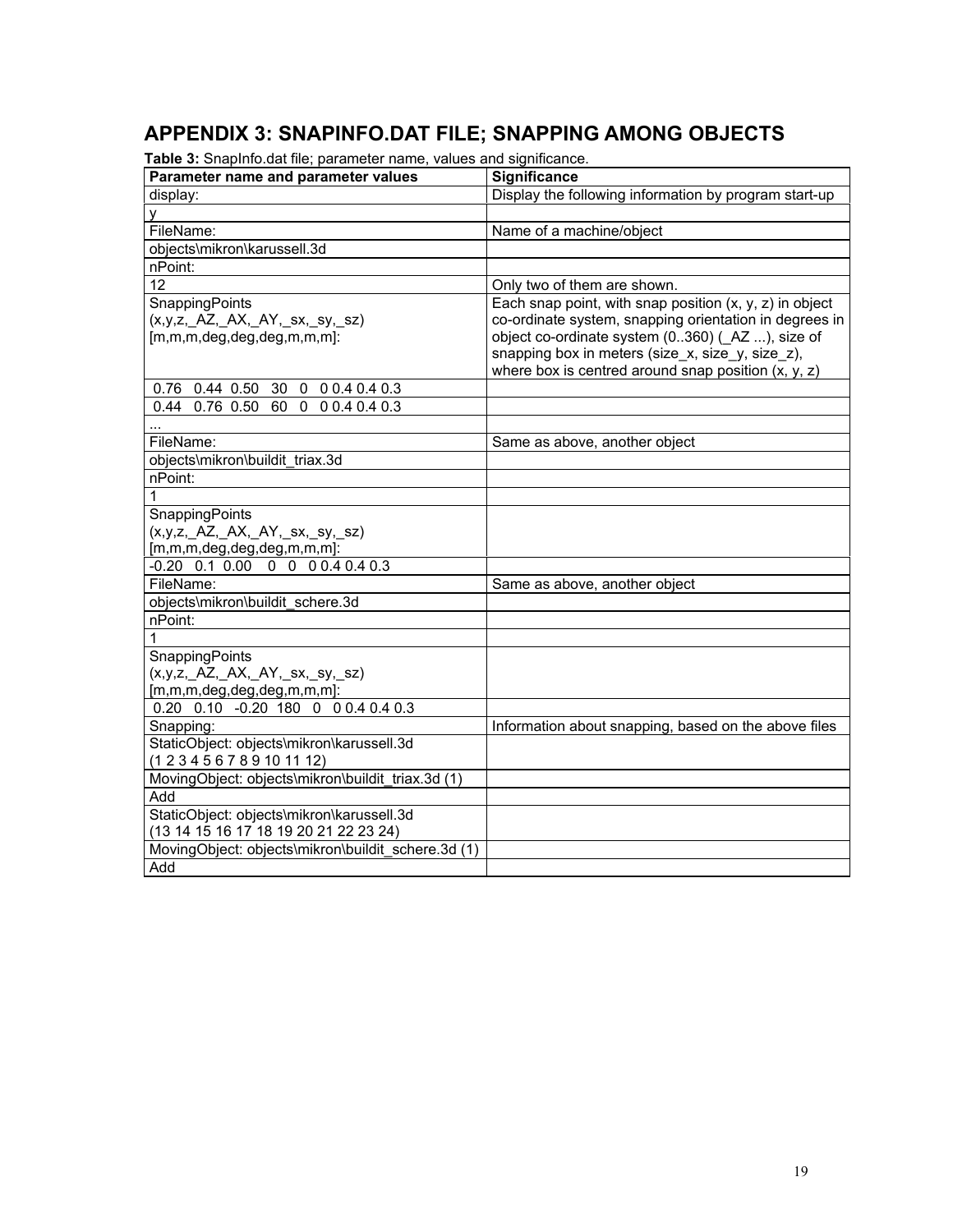## **APPENDIX 4: ADDRESSES**

### **TellWare GmbH**

Am Oeschbrig 23 CH-8053 Zurich Switzerland

### **Managing directors:**

| <b>Martin Bichsel</b> | Phone: +41-79-234 2462                     |
|-----------------------|--------------------------------------------|
|                       | Fax: $+41-1-632$ 1181                      |
|                       | Email: mb@tellware.com                     |
|                       | Also available at ETH Zurich, Switzerland: |
|                       | Phone: +41-1-6322429                       |
|                       | Email: mbichsel@ikb.mavt.ethz.ch           |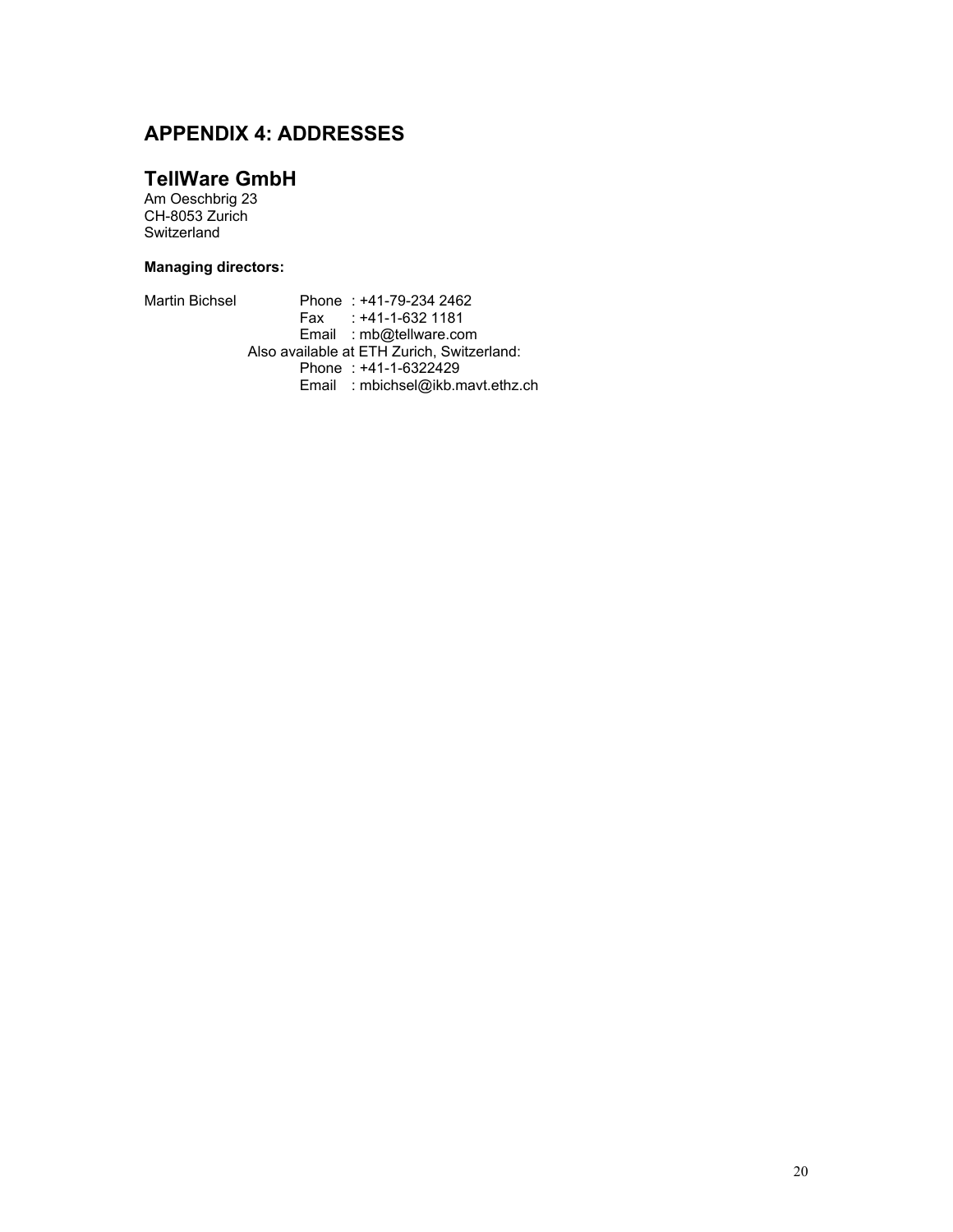## **REFERENCES**

Ackermann, P. (1996) Developing Object-Oriented Multimedia Software Based on the MET++ Application Framework. Heidelberg: dpunkt Verlag für digitale Technologie.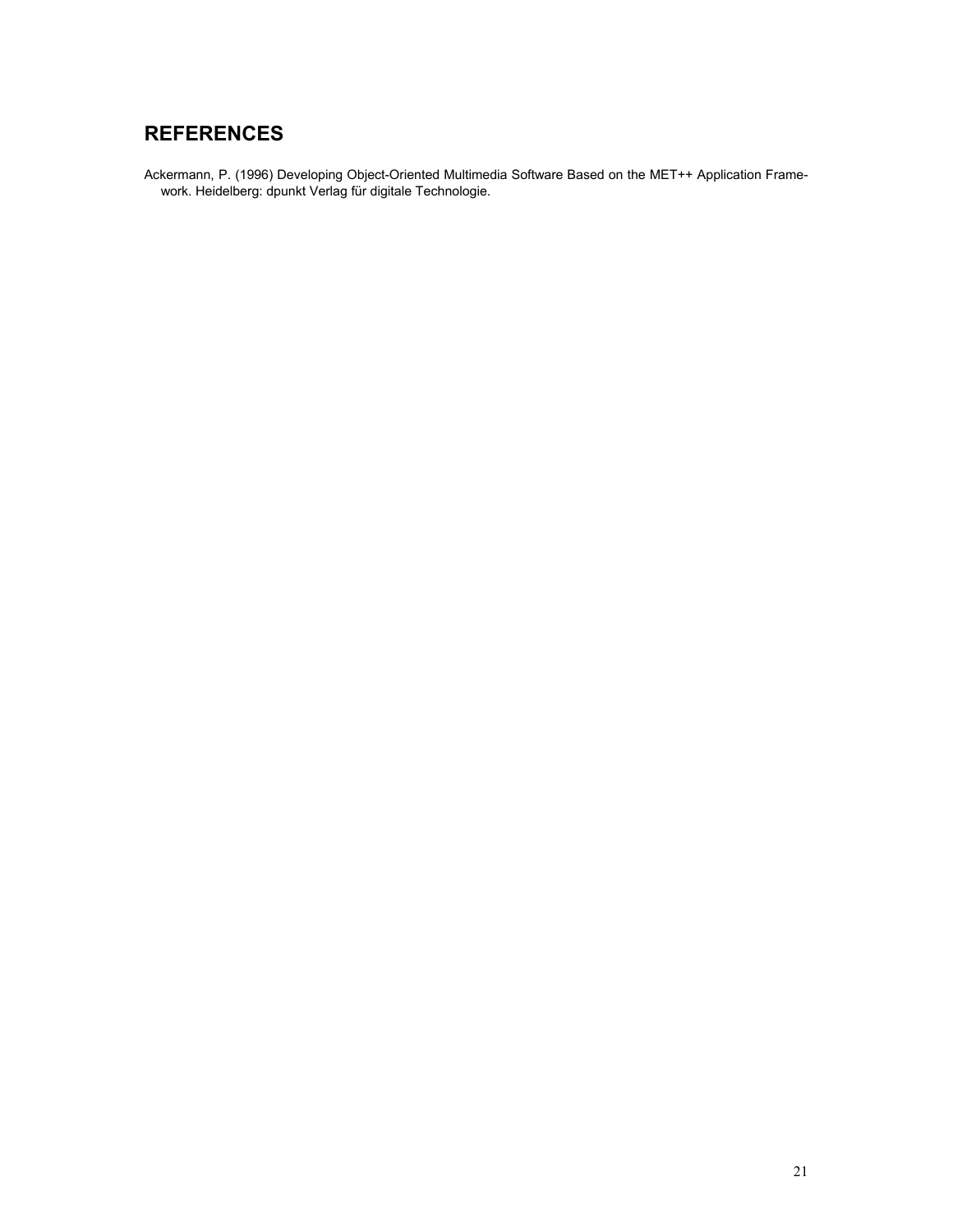### **INDEX**

### **Conceptual terms**

direct object manipulation design tool Natural interaction Natural User Interface (NUI) tangible objects graspable objects computer mediated design virtual 3D objects Virtual Reality Modelling Language (VRML) Computer Aided Design (CAD) system designers

### **Working with BUILD-IT**

BUILD-IT system working area view above view height view side view object menu method menu virtual machine store interaction handler projected image virtual object virtual plant plant layout object altitude camera current perspective predefined contact lines

rotation fixing re-selection removing modification of object size and height automatic snapping scrolling modification of the perspective saving of the working area contents printing of the views

#### **CAD terms**

3D-CAD system CAD data geometry complete geometry object data structure connection CAD – BUILD-IT Connection standard VRML interface list with all available objects planning session data compression reduced information flow